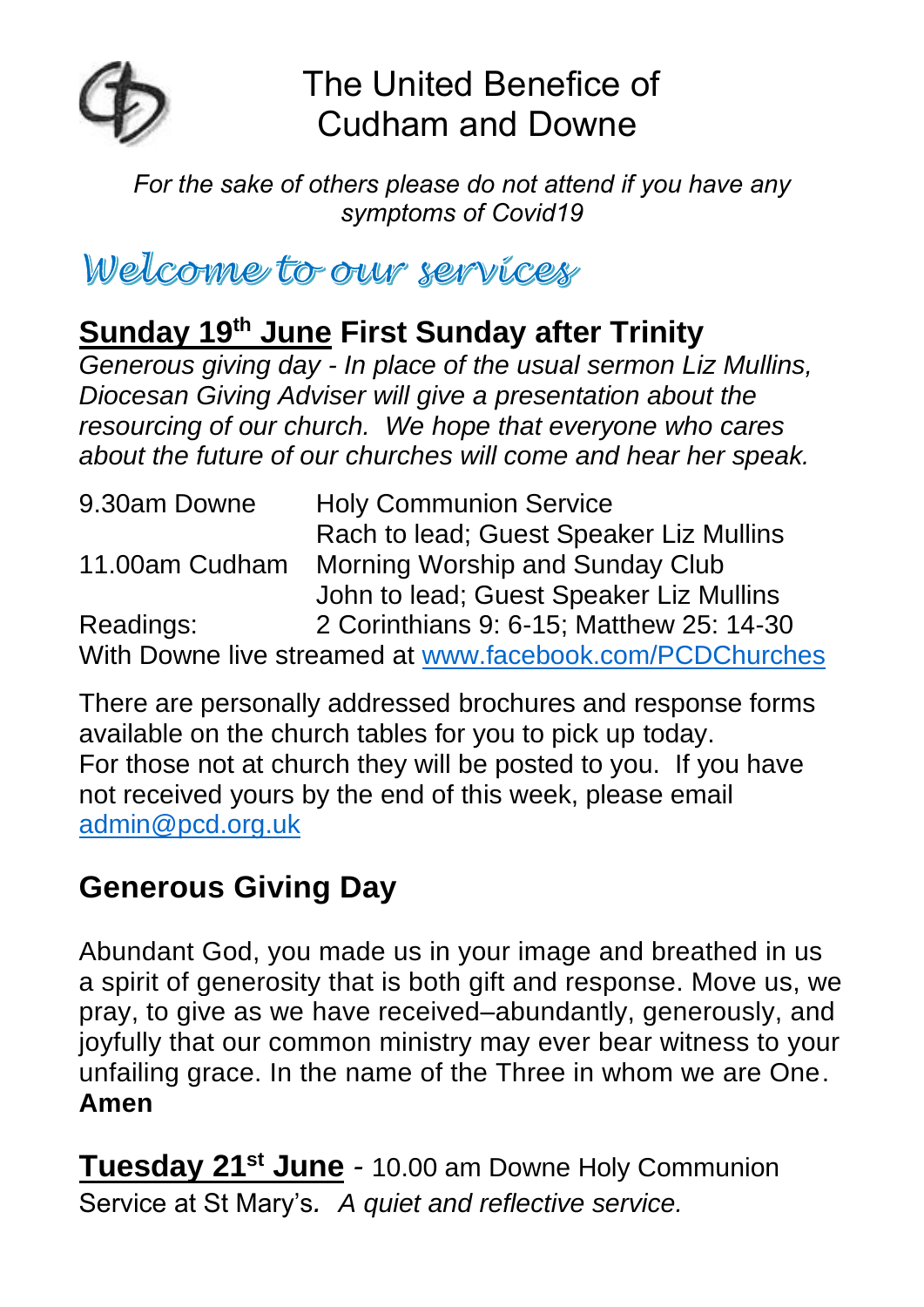## **Sunday 26th June Second Sunday after Trinity**

| 9.30am Downe   | All Age Worship                               |
|----------------|-----------------------------------------------|
|                | Luke 9: 51-62                                 |
|                | John to lead and preach                       |
| 11.00am Cudham | <b>Holy Communion Service and Sunday Club</b> |
|                | Galatians 5: 1, 13-25; Luke 9: 51-62          |
|                | Rev Lyn Hallam to lead and preach             |

Generosity – *Each week the Diocese issues some thoughts about generosity – here's the one for this week… Gal.5.1,13-25 For freedom Christ has set us free.*

*When we are 'in Christ' nothing can ultimately constrain us; we are the freest people in the world. When we are captivated by Christ we sing his song and dance his dance, even if outward circumstances are hard, as they are at times for all of us.*

*That inner freedom hopefully unleashes an outer freedom too – a freedom to be generous in every area of our lives. Nelson Mandela said, 'To be free is not merely to cast off one's chains, but to live in a way that respects and enhances the freedom of others.' In other words, real freedom focuses not on our own ability to do what we*  like, but on our desire to make a difference to the wellbeing of *others.*

*Those opportunities come many times every day. We just have to notice when they arrive.*

#### *Rt Rev John Pritchard is a former Bishop of Oxford and author of many popular books.*

**New Bishop** Please pray for Bishop Jonathan Gibbs as he becomes Bishop of Rochester in the Autumn.

**Community Summer Tea Party.** The children of the outreach committee at Cudham Primary School are hosting a Summer Tea Party 2-3pm on Friday 15<sup>th</sup> July in the school hall. If you would like to come, attendance is by invitation and all enquiries should be made c/o Cudham Church & St Mary's, Downe Pastoral Visitors Team on Mobile: 07942 354533 or email: [pastoral.team@pcd.org.uk](mailto:pastoral.team@pcd.org.uk)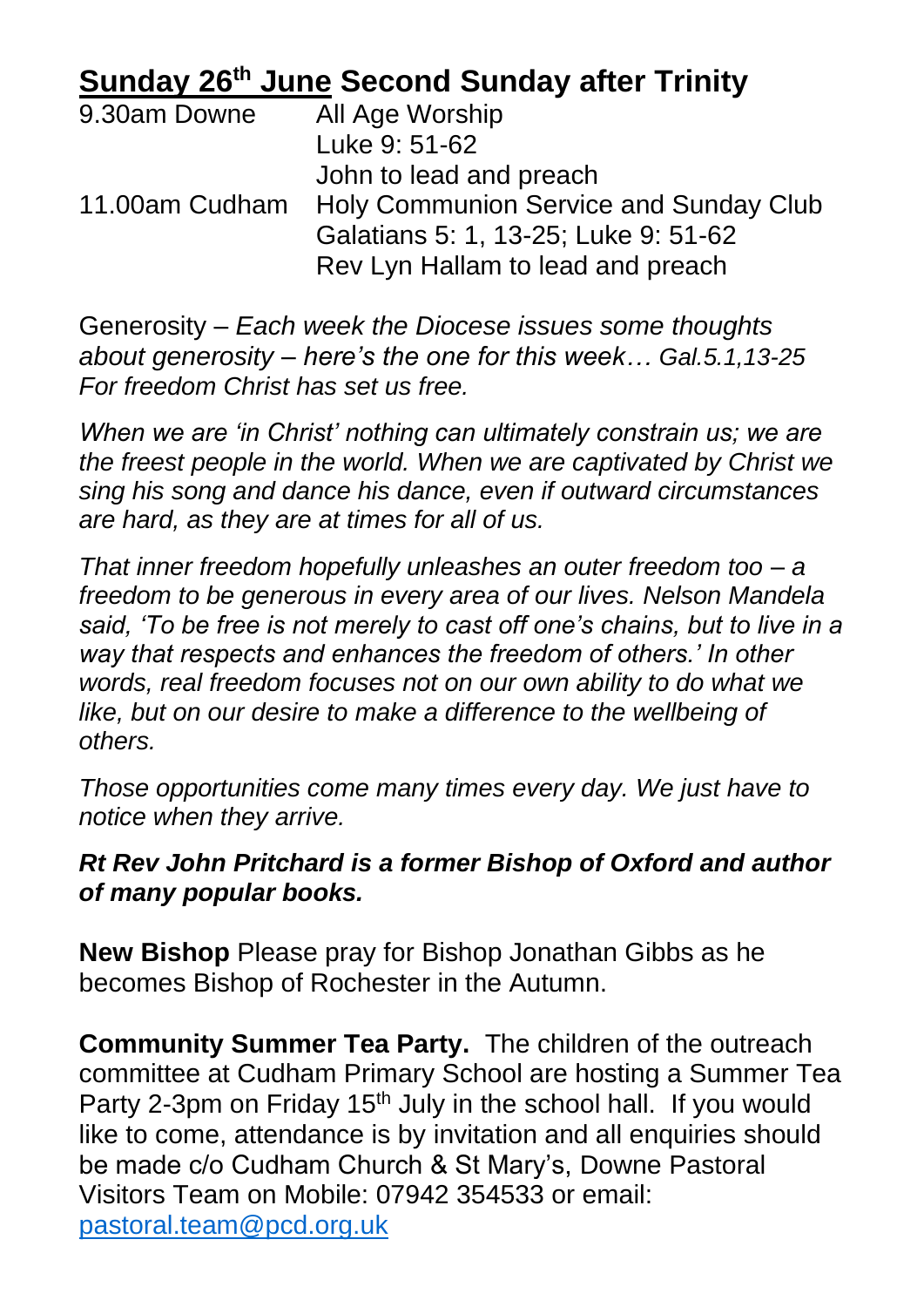*Ladies Fellowship* at Elizabeth's house in Cudham Lane North on Wednesdays from 10.15am – 12.30pm. Next meeting date is planned for 22nd June. Please contact Barbara at [barbiesherb@aol.com](mailto:barbiesherb@aol.com) for more details.

**Meditation Group** - the next Christian Meditation will be on Thursday 23rd June, at 10am in St Mary's (June dates differ because of the Diamond Jubilee bank holiday.) Back to normal in July, that is 5th and 20th. We look forward to seeing you. *NB: wearing a mask is encouraged and covid measures are in place.*  The group follow the method taught by John Main, an English Benedictine monk<https://www.christianmeditation.org.uk/>

**Wednesday Evening Homegroup - homegroup resumes this** coming Wednesday 22nd at 8pm in person at The Vicarage and on Zoom. We will be following up Sunday's theme of generosity as we look at 2 Corinthians 9:1-15.



*You are welcome to join us for Morning and*  **Evening Prayer this week:** *prayer details and zoom links as follows:-*

Morning Prayer 9.15am Monday, Thursday & Friday on Zoom, 9.30am Wednesday at Cudham Church

[https://us02web.zoom.us/j/87228965797?pwd=M1c1OTUzTFNs](https://us02web.zoom.us/j/87228965797?pwd=M1c1OTUzTFNsY3lxeW94Q25MV2xRdz09) [Y3lxeW94Q25MV2xRdz09](https://us02web.zoom.us/j/87228965797?pwd=M1c1OTUzTFNsY3lxeW94Q25MV2xRdz09) Meeting ID: 872 2896 5797 Passcode: 644632

Evening Prayer 5.00pm Monday – Friday on Zoom [https://us02web.zoom.us/j/89851482423?pwd=Y3c5ZmJyUVpEQ](https://us02web.zoom.us/j/89851482423?pwd=Y3c5ZmJyUVpEQzN5bDUvV2FGRU53Zz09) [zN5bDUvV2FGRU53Zz09](https://us02web.zoom.us/j/89851482423?pwd=Y3c5ZmJyUVpEQzN5bDUvV2FGRU53Zz09) Meeting ID: 898 5148 2423 Passcode: 458828

*Please pray for the families of: Anne Edwards-Evans, whose Memorial Service is at St Mary's, Downe on Friday 8th July at 2pm and Jan and Barbara Ortly whose ashes will be interred at 12 noon on 19th June at Cudham Churchyard*